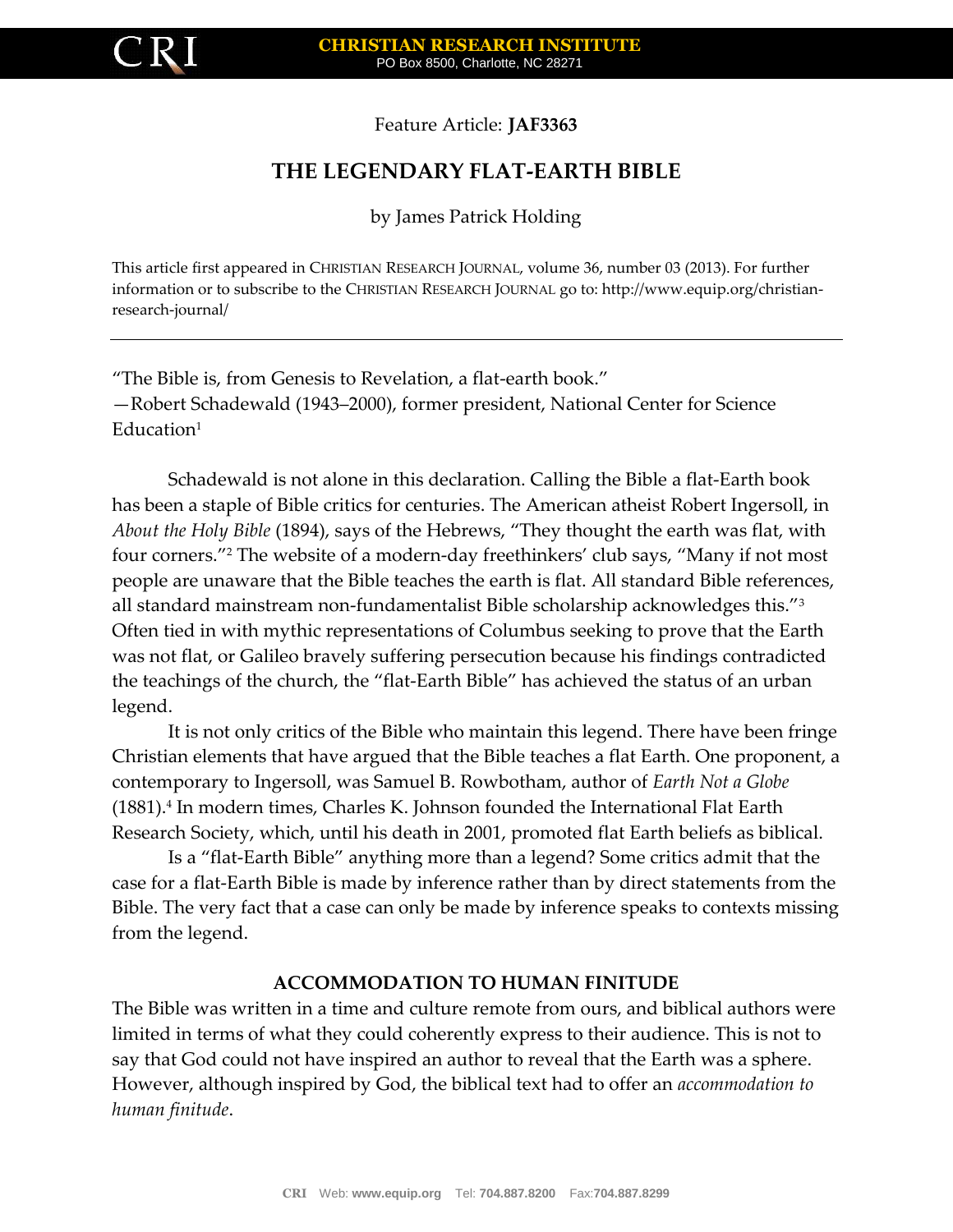To illustrate the problem, a critic once remarked that the parable of the mustard seed (Matt. 13:31–2) would have been more impressive had Jesus compared the kingdom of heaven to a redwood. Since no one in first-century Palestine knew what a redwood was, the critic argued, this would have demonstrated prophetic knowledge to the modern reader.

Such judgments reflect a provincialism that assumes the modern reader should be a privileged target of the text. If Jesus spoke of redwood trees, it would represent a stunning anachronism that readers for hundreds of years to come would find puzzling, and potentially consider a reason to reject the Bible's message, just as some claim to reject it today because of alleged flat-Earth passages. The modern critic demands accommodation from God at the cost of confusion for all who lived before.

Critics will agree that the notion of a spherical Earth was held by few or none at the time of the writing of the Old Testament, which is where the vast majority of alleged flat- Earth texts are found.5 Reports of a spherical Earth therefore would have received the same reception as a report by Jesus of redwoods. The most efficient option for the inspired text, therefore, was to make no explicit statements about subjects such as cosmology, which is exactly what we find in the Bible. It is also why critics can only make a case for a "flat-Earth Bible" by inference.

## **PLANETARY OR PARTICULAR?**

Space does not permit a thorough analysis of every alleged flat-Earth biblical text, but we may refute one of the chief ideas in short order. Careful, contextual analysis indicates that exceptional care was taken in the inspired text to avoid any cosmological statements indicating a flat *or* spherical Earth. In fact, analysis yields the conclusion that the Bible's authors did not even refer to planetary Earth *at all*.

The Hebrew word most often translated "earth" in the Old Testament is *'erets*. It is used to refer to some specific nation or territory, like the "land (*'erets*) of Havilah" (Gen. 2:11). In other cases, it refers to a defined plot of land, like the one purchased by Abraham (Gen. 23:15).

It is often assumed that *'erets* is used in a third sense meaning planetary Earth, and it is this usage that leads some critics (and Christians) to infer a teaching of a flat Earth. However, close examination reveals that *'erets* never refers to planetary Earth, encapsulating the entire biosphere of land, sea, and air, but only the "land" part—and then, not inclusive of that "land" that is underwater in the seas.6

Although several passages reveal this point, the most telling is Genesis 1:10, "God called the dry land earth, and the gathering of the waters He called seas; and God saw that it was good" (NASB).7 It is clear that the seas are not considered to be part of the *'erets*. Rather, *'erets* is associated with that which is "dry." Thus, in no case can *'erets* mean planetary Earth.

Another telling passage is Psalm 72:8 (KJV): "He shall have dominion also from sea to sea, and from the river unto the ends of the earth." This confirms that *'erets* refers only to dry land, for it categorizes "seas" differently from the land, rather than regarding "earth" as encompassing the entire biosphere.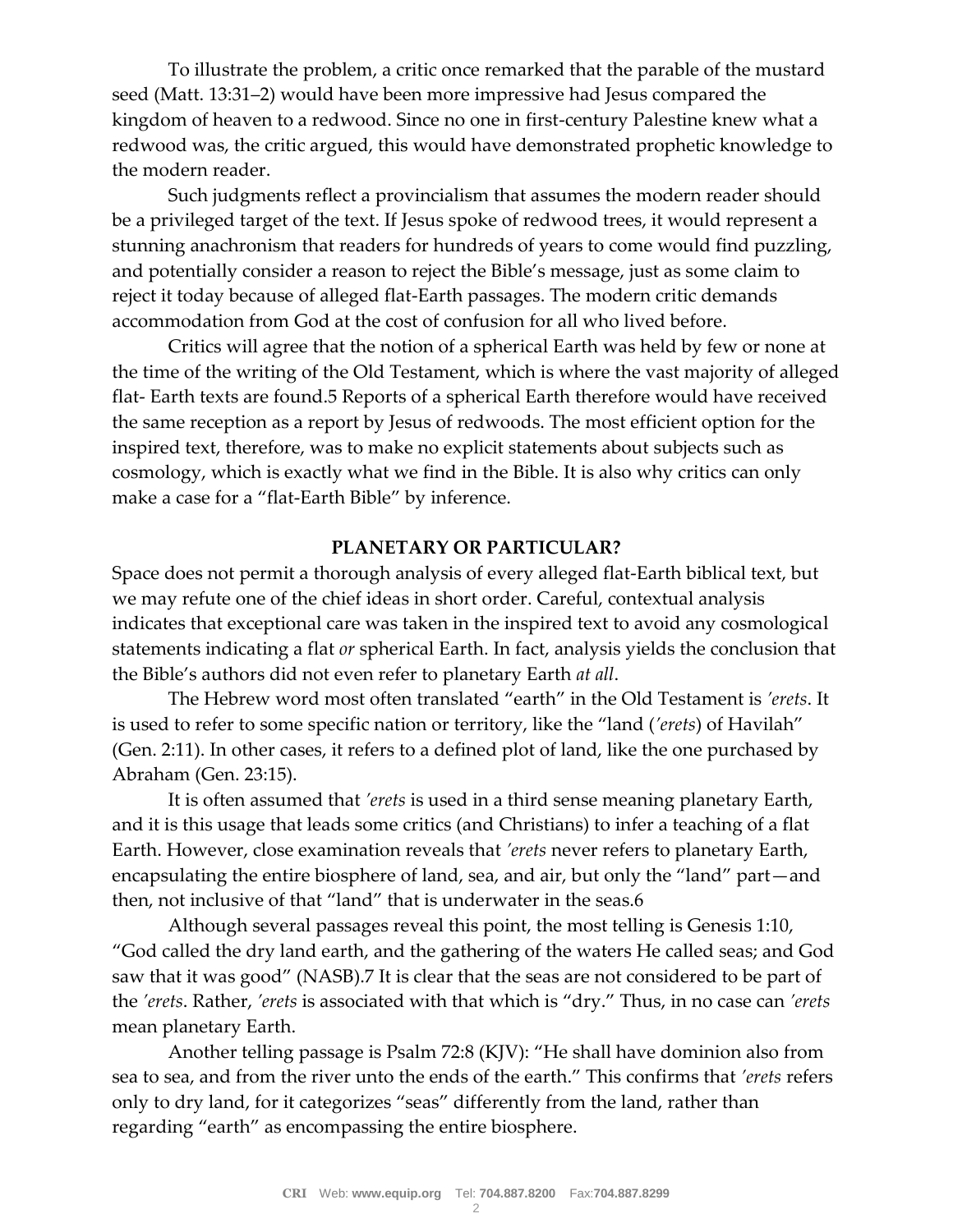Finally, notice the divisions laid out in Genesis 1:28 (KJV): "And have dominion over the fish of the sea, and over the fowl of the air, and over every living thing that moveth upon the earth." The division of sea from land shows that "earth" does not mean planetary Earth, because by definition, that would include the seas.

### **THE END?**

Having shown that there is no clear reference to planetary Earth in the Bible, many alleged flat-Earth passages lose their force in a case for an errant cosmology. Passages that refer to the "ends of the earth," for example, are a favorite of critics. Psalm 48:10 declares, "According to thy name, O God, so is thy praise unto the ends of the earth."

Critics assume that "ends" refers to the edges of a flat planetary disc. However, as we have seen, oceans are not part of the semantic range of *'erets*. Therefore, "ends of the earth" must refer to the shoreline, that is, where dry land (*'erets*) meets the sea. This is indicated most clearly in Proverbs 30:4 (KJV), "Who hath bound the waters in a garment? Who hath established all the ends of the earth?" The connection of the binding of the waters with the "ends of the earth" indicates that what is in view is the shoreline of the sea.

In response, critics may point to passages they believe indicate a universal meaning for "earth." These passages are

said to reflect some condition or instruction that has universal application, and so "earth" must refer to planetary Earth. Deuteronomy 13:7, for example, contains a warning to Israel against seeking false gods: "Of the gods of the people which are round about you...from the one end of the earth even unto the other end of the earth." Critics assume that this warning is meaningless unless it is a universal prohibition.

However, this does not follow. The greatest spiritual threat to Israel at this time was the pagan religions of Canaan, Ammon, and the surrounding nations. There was no reasonable threat of Israel being tempted to follow the gods of Mongolia! Therefore, "earth" most intelligibly refers to regions in and around Canaan.8

Similarly, a universal application is assumed for Job 28:24, "For he looketh to the ends of the earth," because an omniscient deity will be able to look from one end of a flat Earth to the other. As with the prior passage, however, any limitation of meaning to "earth"—which here would most likely mean from one shore to another, within geographic ranges familiar to Job—would hardly exclude omniscience, and observation by God of lands beyond Job's knowledge. Here again, critics should apply the observation that the inspired text accommodates human finitude.

## **CIRCLE THE EARTH**

A unique passage is Isaiah 40:22, which says that God "sitteth upon the circle of the earth." Critics point to the word "circle" and suppose that this refers to a circle after the manner of a pancake. They may then appeal to other uses of the same Hebrew word (*chuwg*) as indicating perfect circularity.<sup>9</sup> In reply, some Christian apologists have suggested that *chuwg* should be understood to mean a sphere, adding that ancient Hebrew had no specific word for sphere.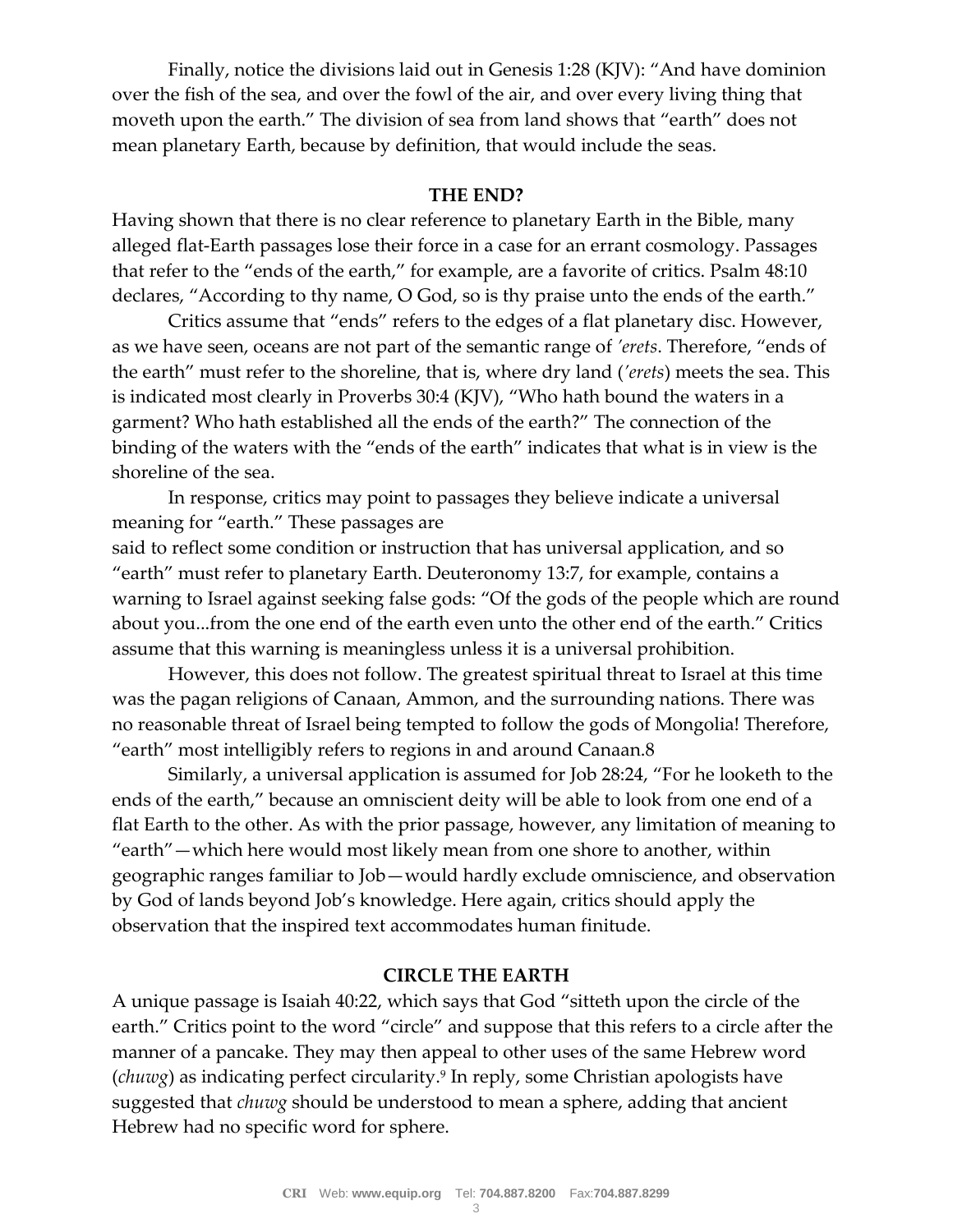Critical arguments, however, fail on much simpler grounds. It is far from clear that *chuwg* refers *exclusively* to the geometric shape we call a circle. Most biblical passages that use the word provide no contextual indication that a perfect circle is referred to (Job 22:14; 26:10; Prov. 8:27; and Isa. 40:22). The one example that does seem to refer to a perfect circle is Isaiah 44:13: "He marketh it out with the compass." "Compass" here is a compound Hebrew word, *mechugwah*, which refers to a drawing compass. However, this context is the only thing that tells us that *chuwg* refers to a perfect circle.

A telling example is an extrabiblical one, from the intertestamental book of Sirach, 43:11–12: "Behold the rainbow! Then bless its Maker, for majestic indeed is its splendor; it spans the heavens with its glory, this bow bent by the mighty hand of God."

A rainbow is not a full circle. Rather, it is, at most, a half-circle. Thus, it would appear that *chuwg* is better understood as relating the concept of a *circuit*, or a contiguous path. In that respect, a perfect circle qualifies as a circuit, but it is not the only possible form for a circuit.<sup>10</sup>

Thus, when Isaiah 40:22 describes the land in terms of *chuwg*, this can mean one of three things. First, it may imply that the Hebrews thought land existed in perfect circular shapes. But this is impossible, because the Hebrews knew from the regions of Palestine and Egypt that the land was not even roughly circular.

Second, it may mean that the Hebrews thought land existed in shapes that could roughly be deemed "circular"—with imperfections permitted. If this is the case, then there is nothing to dispute in Isaiah's description. How "rough" can the circle be, before it is no longer a "circle"? Such a definition would be subjective, and not open to dispute.

A final possibility is that *chuwg* means "circuit," and Isaiah refers to the land as a whole, indicating the shoreline's circuit from one point to another. Isaiah, of course, would be unlikely to have known of the vastness of the "circuit" of land he dwelt on (including the Asian and African continents, as well as Europe), but that is hardly required.

Other alleged flat-Earth passages may require more detailed explanations, which we do not have space to cover here.<sup>11</sup> The examples I have provided, however, are exemplary in that they make it clear that biblical writers do not have planetary Earth in mind when they refer to the "earth." It is fair to say that, on close examination, it is the arguments of the critics that fall "flat."

**James Patrick Holding** is president of Tekton Apologetics Ministries and author of *The Atonement Contextualized* (Kindle, 2012).

#### **NOTES**

1 Robert J. Schadewald, "The Flat-Earth Bible," *The Bulletin of the Tychonian Society* 44 (July 1987). Available at http://www.lhup.edu/~dsimanek/febible.htm. Accessed